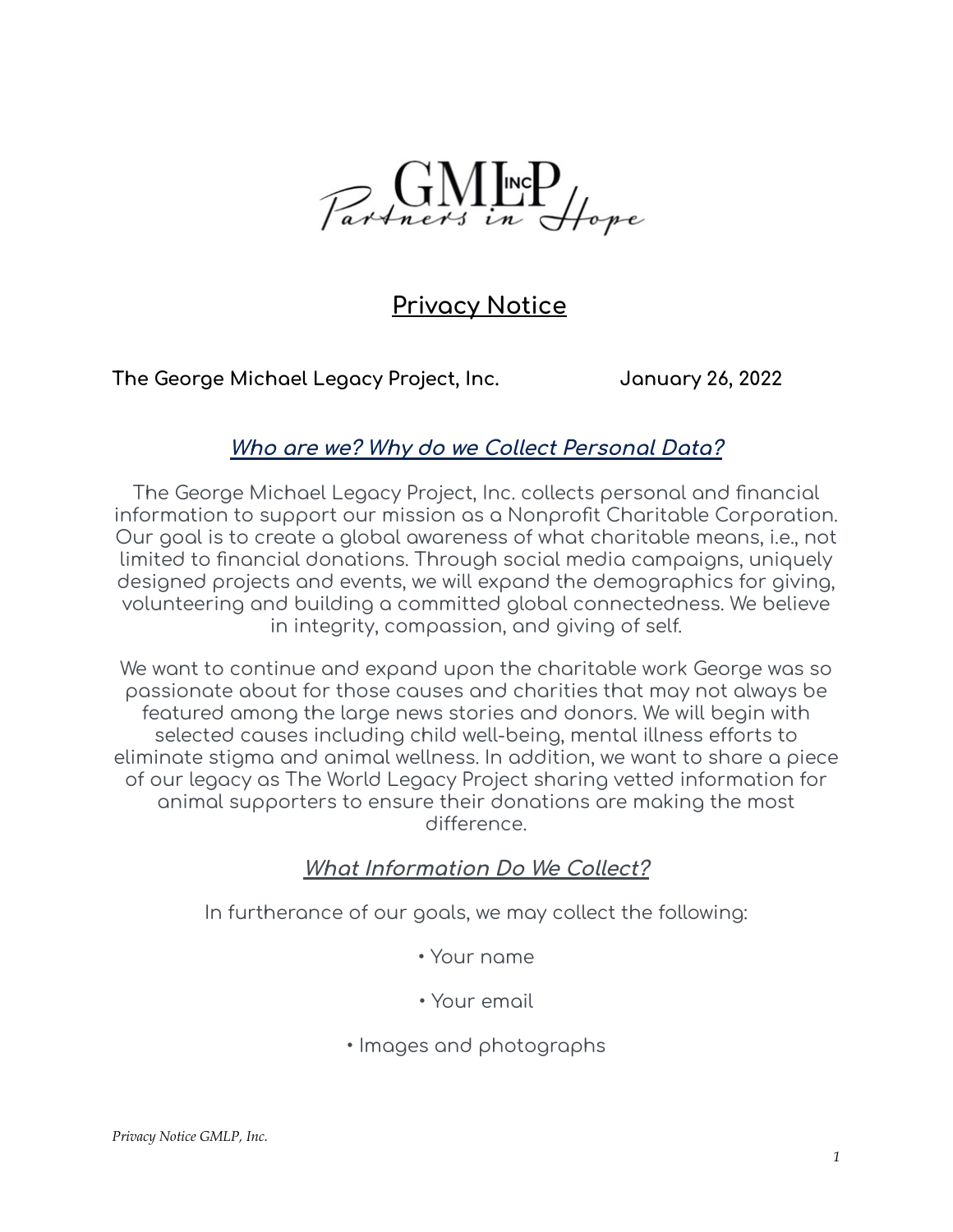

• For financial donations and purchases, we may collect your name, address, transaction number, transaction amount and account number

The George Michael Legacy Project, Inc. does not seek to collect any information in relation to a European resident's race or ethnic origin, political opinions, religious or philosophical beliefs, trade union membership, health, sex life or sexual orientation, genetic or biometric data.

## **What Information Do We Collect?**

We share our Commercial Data (and that may include personal data) we collect with service providers such as:

- PayPal, credit card processors and other financial institutions
- JustGiving, credit card processors and other financial institutions

This data is shared only as necessary to facilitate specific financial transactions.

We may also disclose personal data as required or appropriate in order to protect our website, business operations or legal rights.

### **What Information Do We Collect?**

We process personal data for the legitimate interest of supporting charitable organizations and in furtherance of a financial contract such as a purchase or a donation. We may need to transfer your data internationally to fulfill these goals. By agreeing to the terms of this Privacy Notice, you consent to having your data transferred internationally as needed to fulfill a contract or in support of our legitimate interest of supporting charitable organizations.

### **You Have Rights: You have the following Data Subject Access Rights**

You have **the right** to request from us confirmation of whether we are processing your personal data, and if so **to access that** information.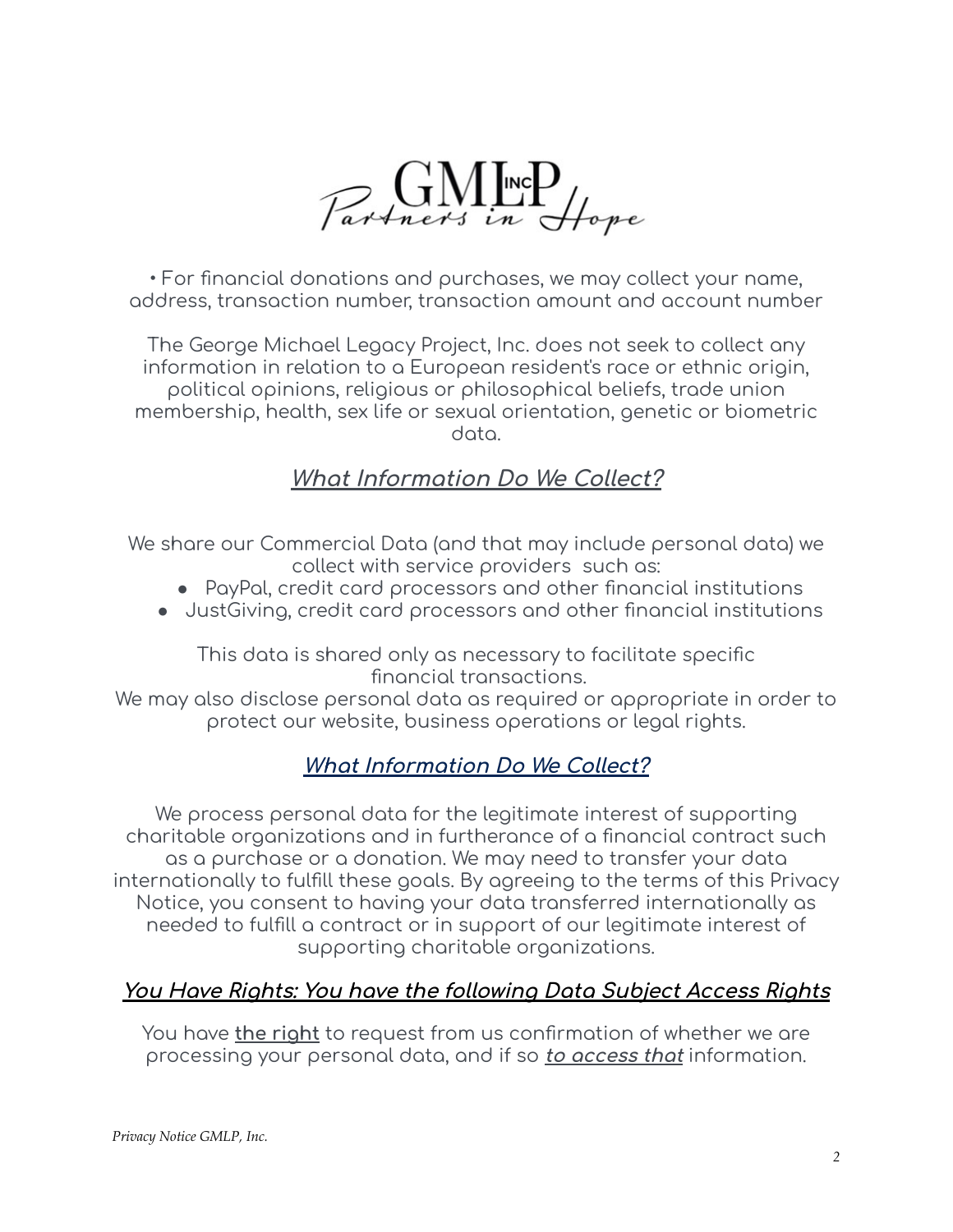

If any of your personal data is inaccurate you have **<sup>a</sup> right to request rectification.**

You have the **right to object** to our processing and/or request we **delete** your personal data.

Before we are able to provide you with any information or correct any inaccuracies we may ask you to verify your identity and to provide other details to help us identify you and respond to your request.

**You have <sup>a</sup> right to object to receiving direct marketing**. Please let us know if you would like to be removed from our marketing list.

> Please send your Data Subject Access Rights Requests to: **Email: [gmlegacyproject@gmail.com](mailto:gmlegacyproject@gmail.com) Attn: Sallyann Saull, Trustee, President**

### **Complaints?**

If you have any complaints on how we handle your personal data, please send your complaints to:

Email: **[gmlegacyproject@gmail.com](mailto:gmlegacyproject@gmail.com)** Attn: Ann Shaw, Trustee, Communications Director

## **Updating this Privacy Notice**

We may update this privacy notice from time to time. Therefore, we advise you to check this notice on a regular basis.